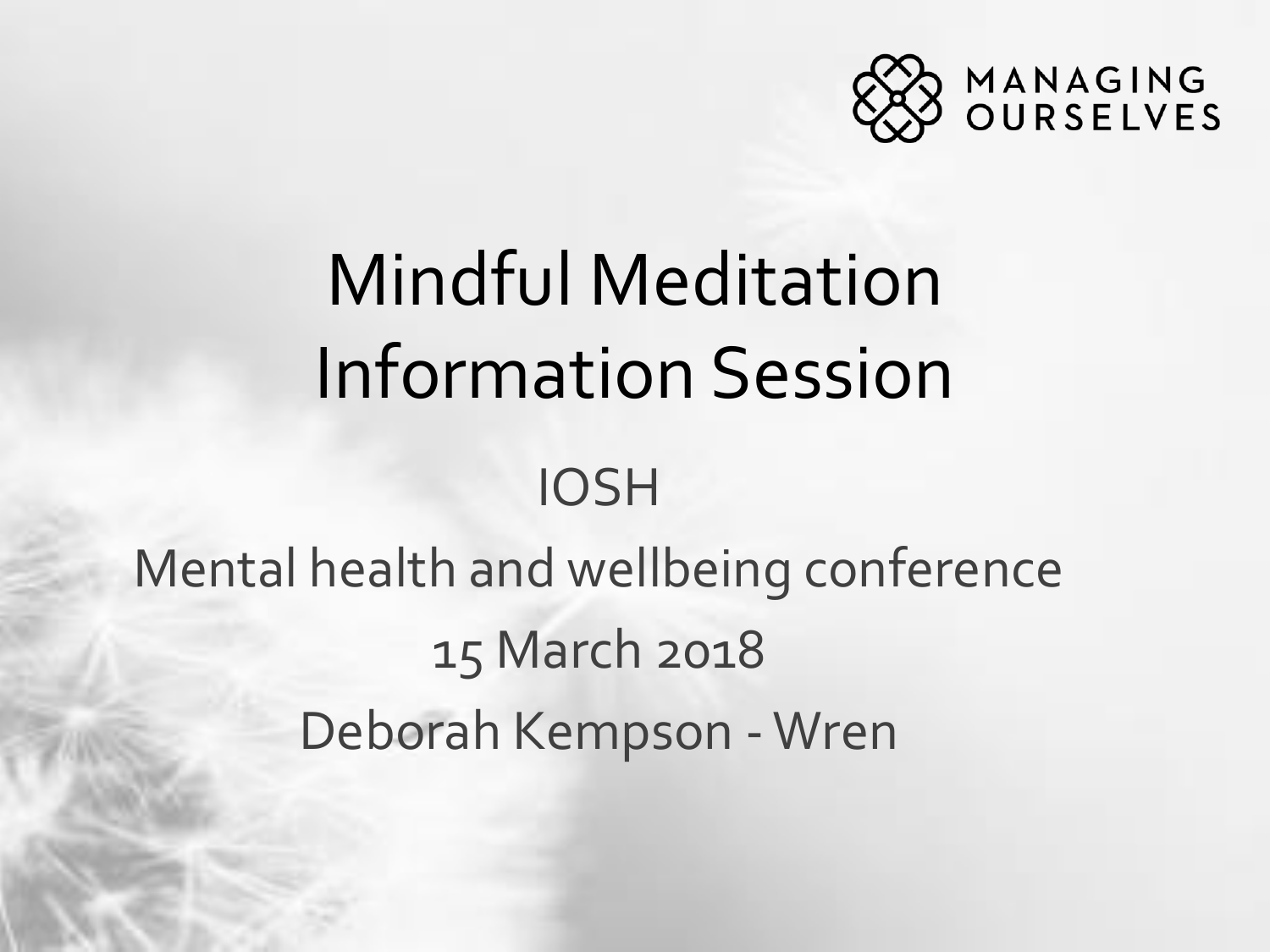## What is Mindful Meditation?

- Mindfulness Jon Kabat-Zinn Stress Reduction Clinic [–](https://en.wikipedia.org/wiki/University_of_Massachusetts_Medical_School) Univ. Massachusetts Medical School
- "*A non-judgmental awareness. A direct knowing of what's going on inside and outside ourselves, moment by moment"* Professor Mark Williams Oxford Mindfulness Centre, Oxford University
- Meditation enabling tool / practice

*Attentional training for experiential insight*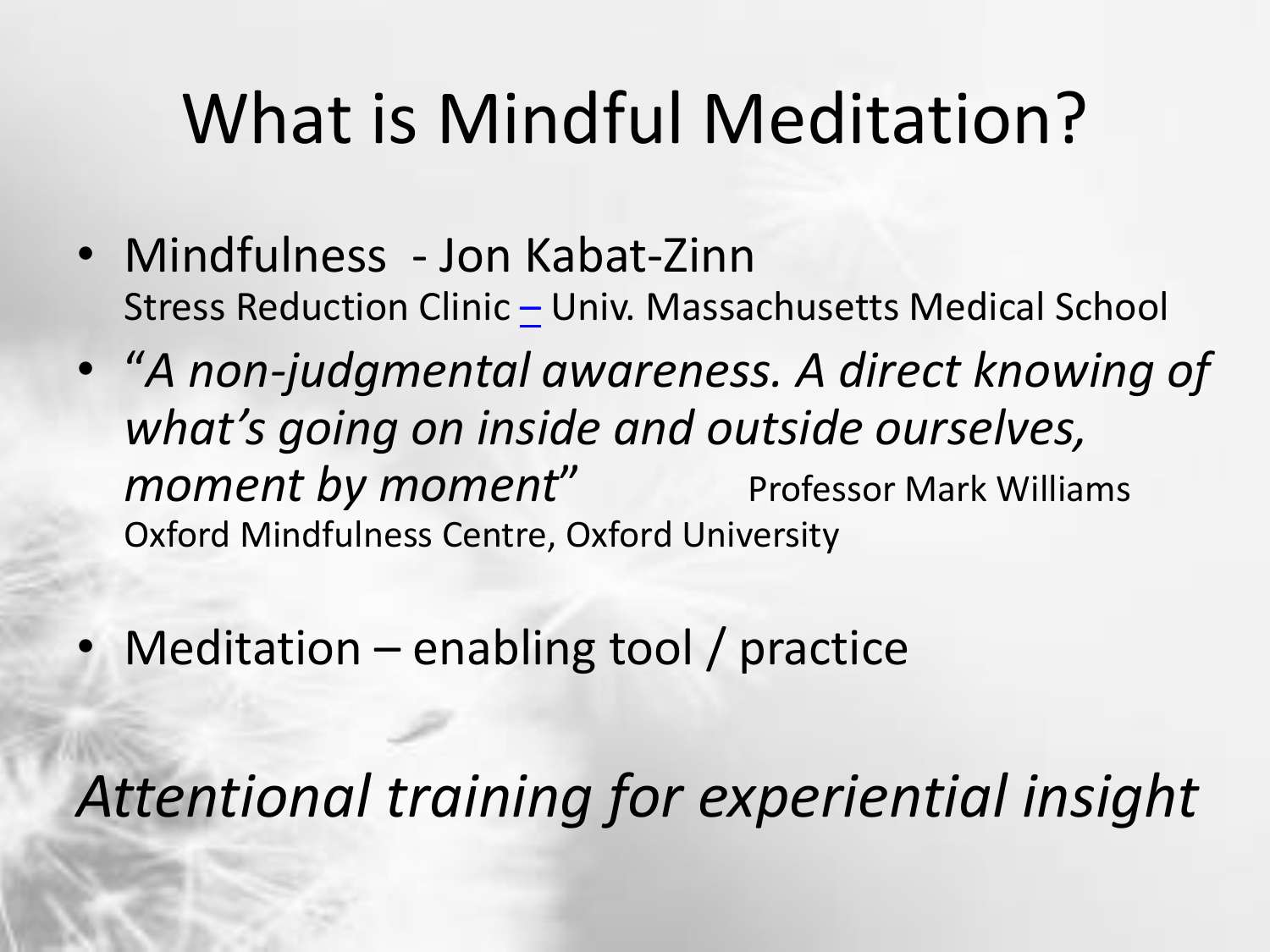*I have only three enemies.* 

*My favorite enemy, the one most easily influenced for the better, is the British Empire. My second enemy, the Indian people, is far more difficult.* 

*But my most formidable opponent is a man named Mohandas K. Gandhi. With him I seem to have very little influence.*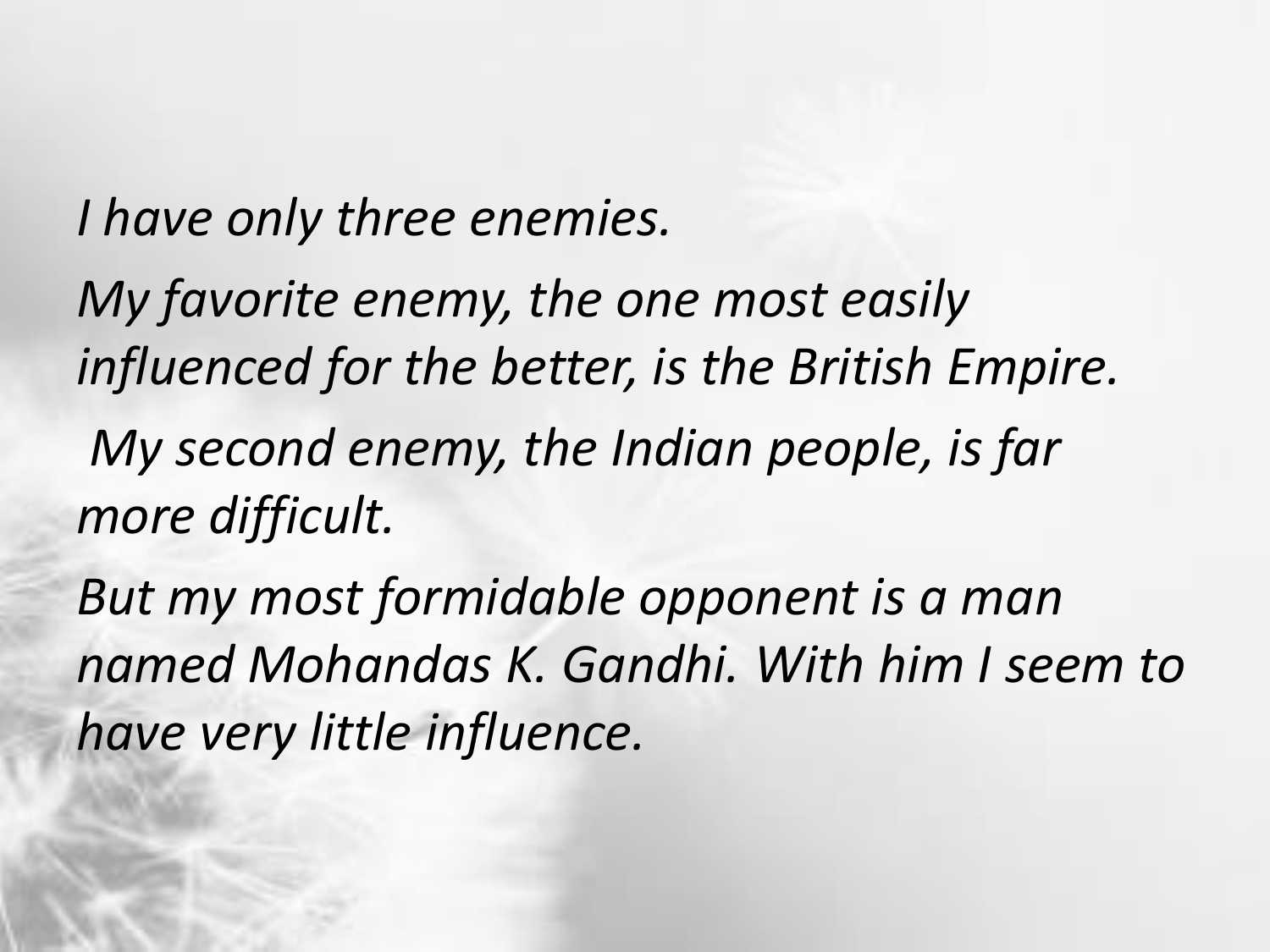## Why do mindful meditation?

- Strength training for the brain
- Improve attention and sustained focus
- Increase creativity and innovation
- Less autopilot emotional self-regulation
- Improve relationships increase empathy
- Less anxiety and stress
- Improve resilience
- Increase well-being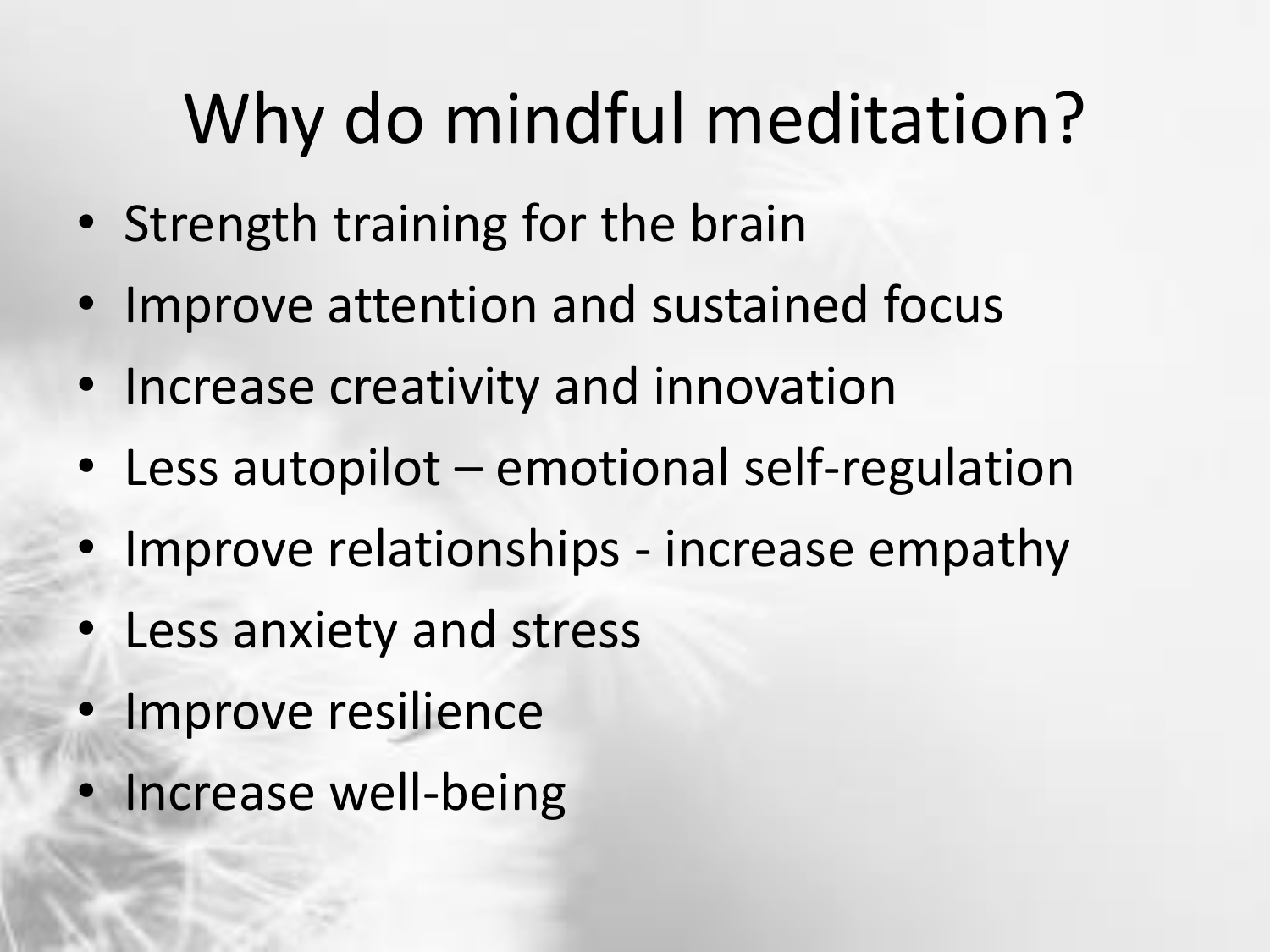



### **Emotional Well-being**

- Lessens worry, anxiety & impulsivity
- Lessens stress, fear, loneliness & depression
- Enhances self-esteem & self-acceptacnce
- Improves resilience against pain & adversity
- Increases optimism, relaxation & awareness
- Helps prevent emotional eating & smoking
- Helps develop positive social connections
- Improves your mood & emotional intelligence

### • Increases mental strength & focus

**Super Mind** 

- Increases memory retention & recall
- Better cognitive skills & creative thinking
- Better decision making & problem solving
- Better information processing
- Helps ignore distractions
- Helps manage ADHD



### **Healthier Body**

- · Improves immune system & energy level
- Improves breathing & heart rates
- · Reduces blood pressure
- More longevity
- Lessens heart & brain problems
- Lessens inflammatory disorders & asthma
- Lessens premenstrual & menopausal syndrome
- · Helps prevent Arthritis, Fibromyalgia & HIV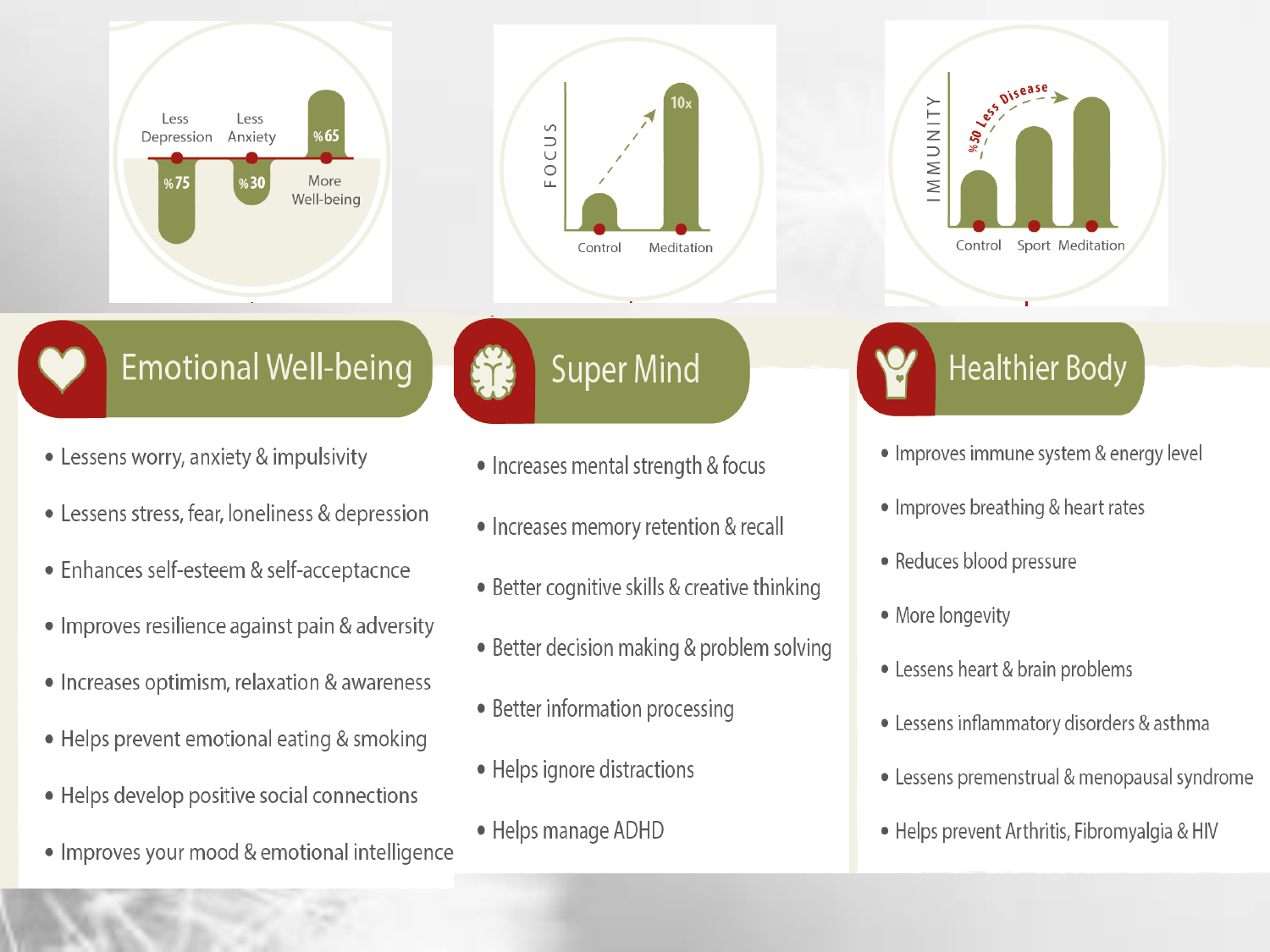## Course content

- Autopilot habitual responses
- Mind wandering ruminations
- Meditation focus on breath
- Metacognitive skills

### **2. Mind Body Connection 5. Approaching Difficulty**

- Directing attention to sensations
- Feedback from body as radar
- Body Scan Meditation

- Avoidance and approach modes
- Stretching without striving
- Three step breathing space

### **1. Focusing Attention 4. Thoughts are not facts**

- Relating differently to thoughts
- ABC model story telling mind
- Sounds and thoughts meditation

- From reaction to response
- Insight and perspective
- Approaching difficulty meditation

### **3. Mind the gap! 6. Developing Intention**

- Attention awareness intention
- Nourishing / depleting activities
- Sustainable habits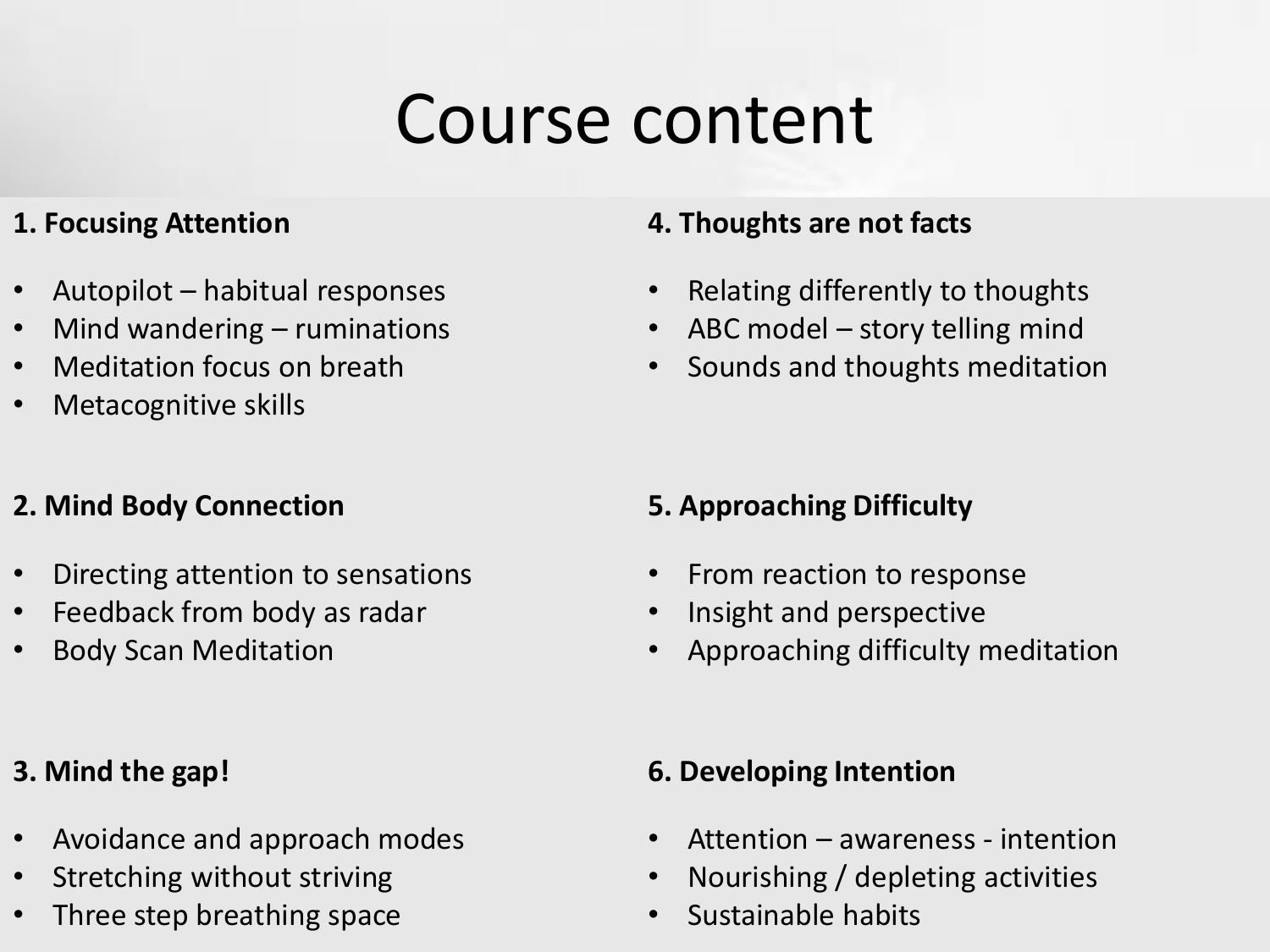## Let's get started

- 1.Your breath as an anchor
- 2. Sit with dignity / grace
- 3. Change your physiology breathe
- 4. Withhold your judgement "oh well"
- 5. Mindfulness for living not expert meditator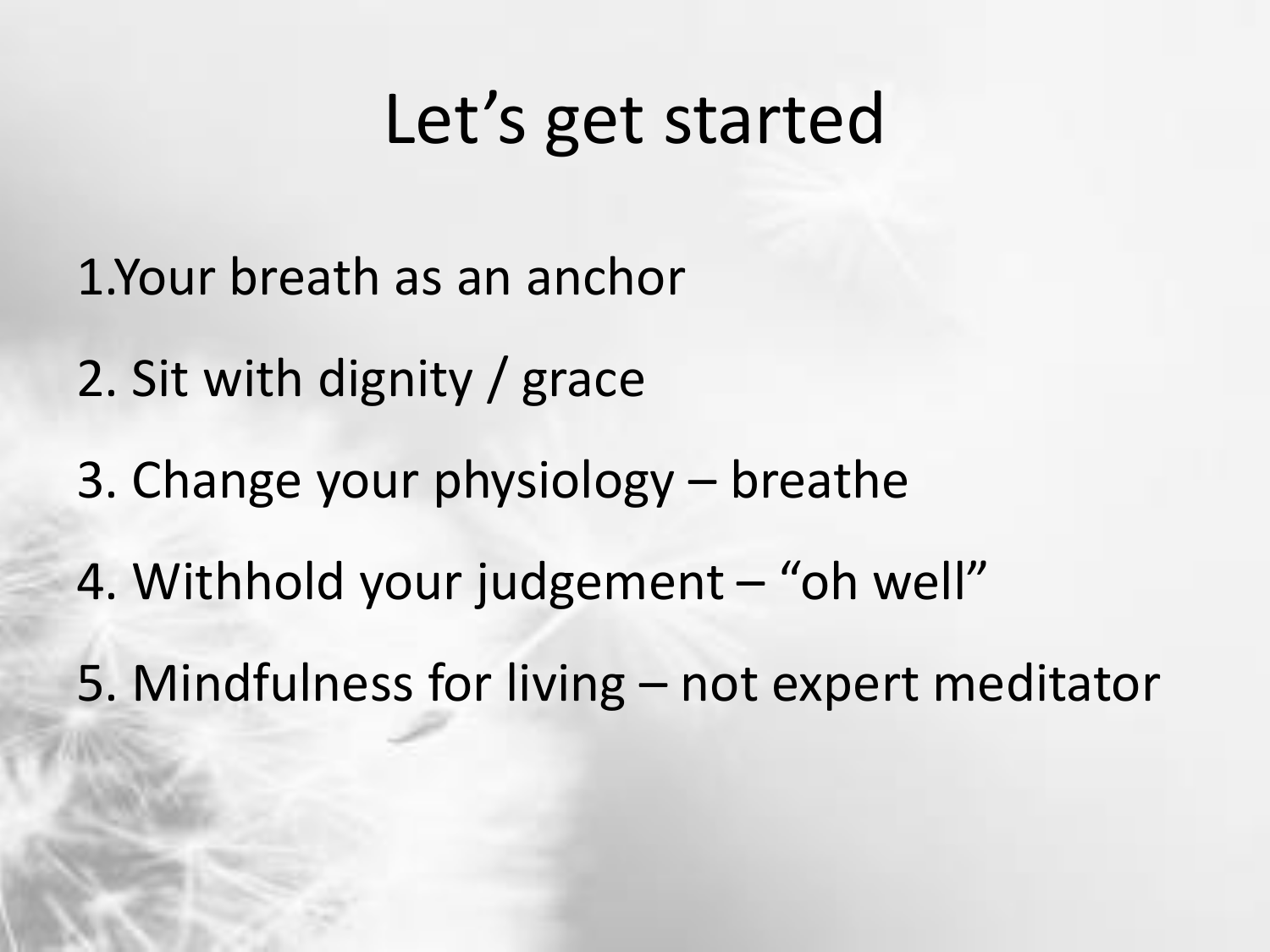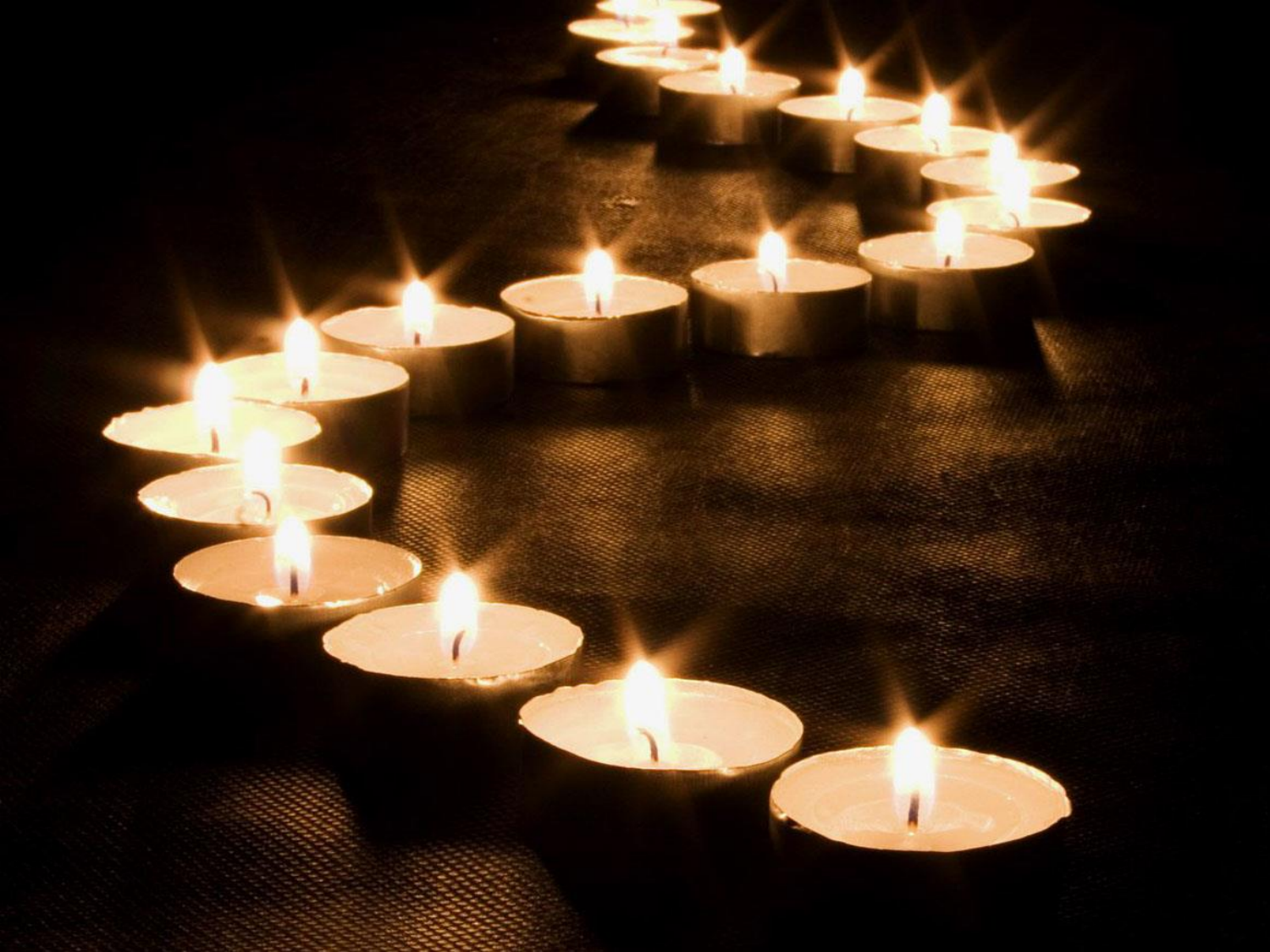### Meditation / Metacognitive Skills

- Seeing that your mind is not where you want it to be
- Detaching the mind from where you don't want it to be
- Placing the mind where you want it to be
- Keeping the mind where you want it to be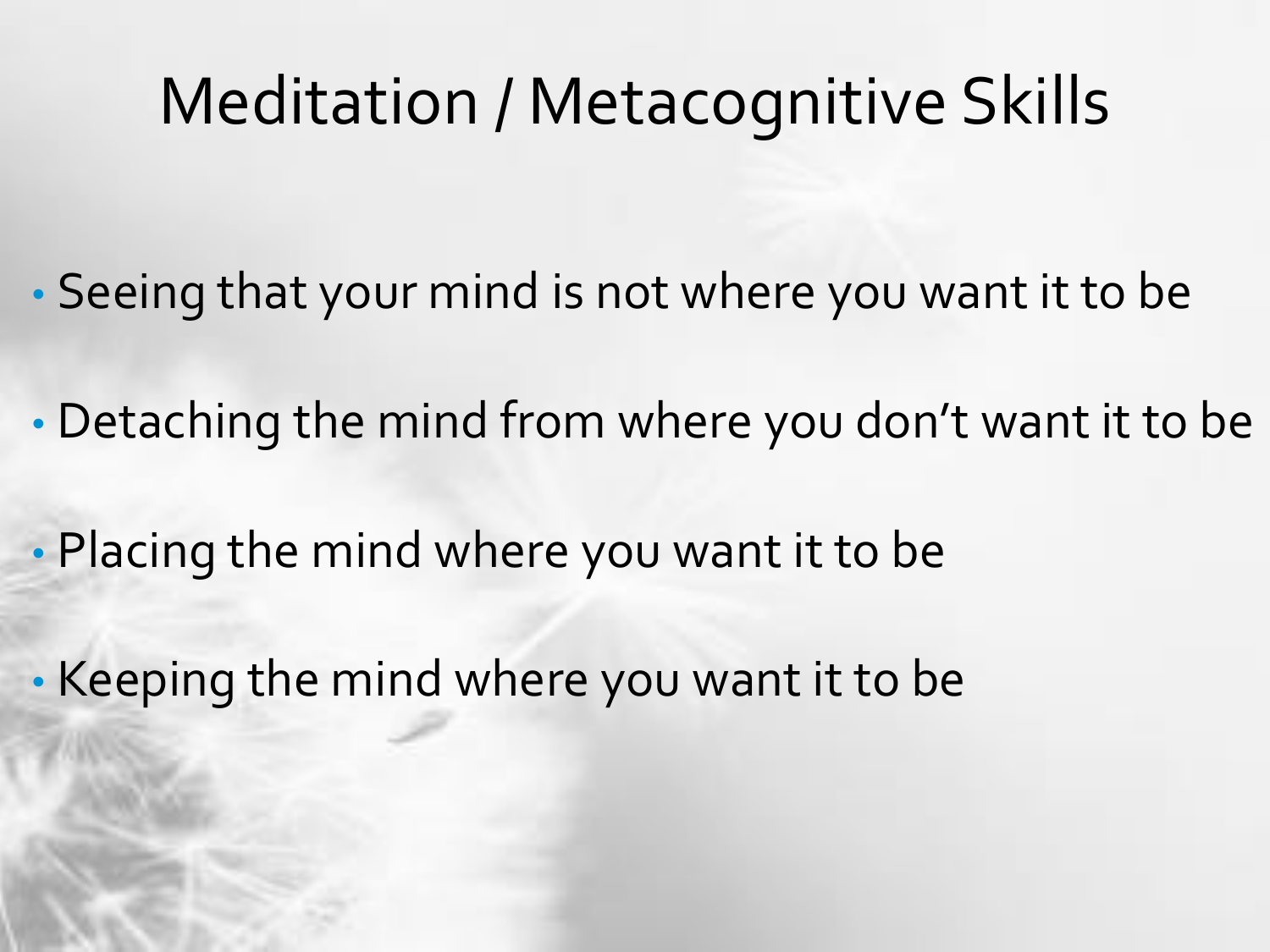

# Any questions?

managingourselves.co.uk Deborah@managingourselves.com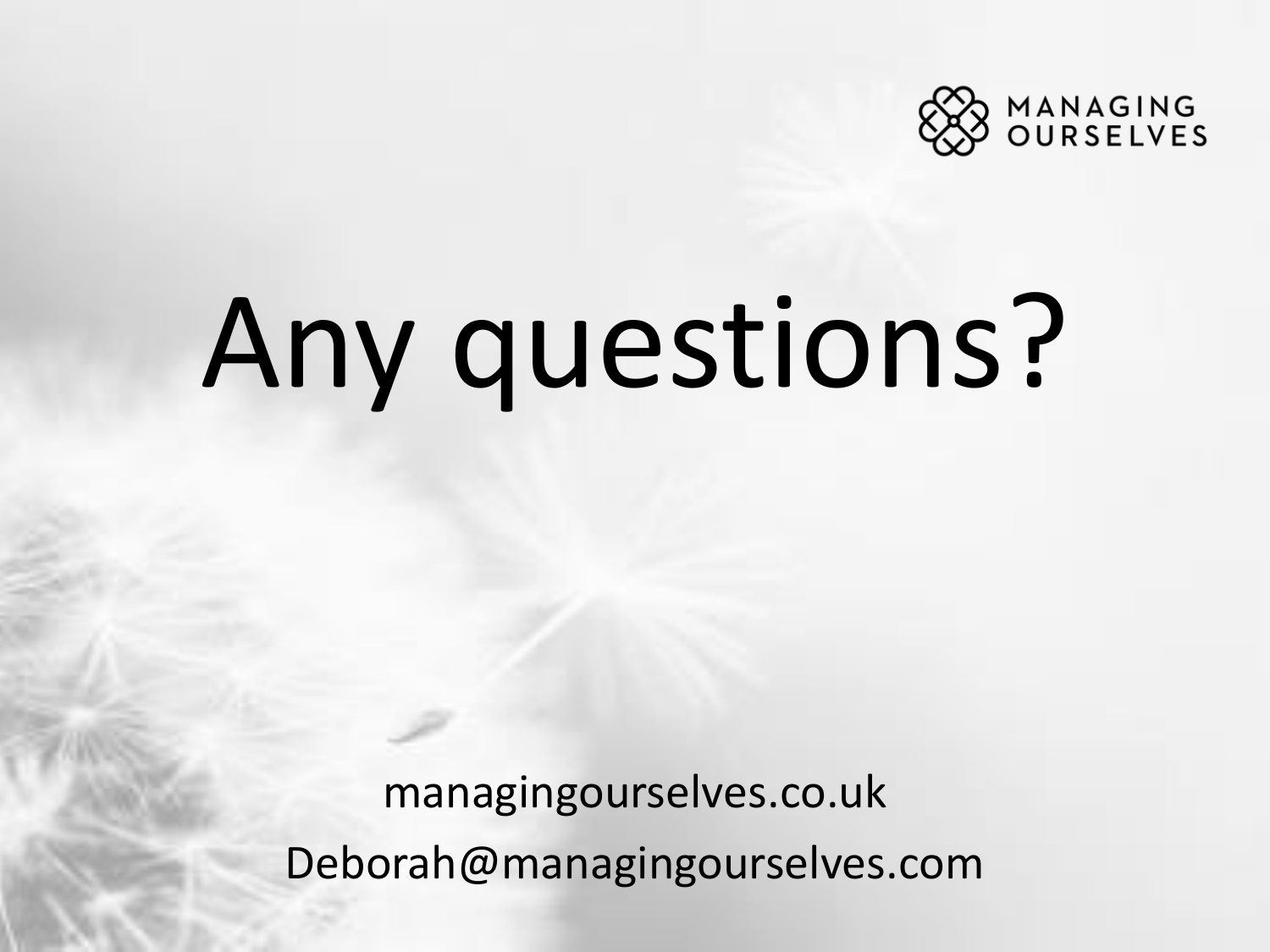"For a long time it seemed to me that life was about to begin - real life. But there was always some obstacle in the way, something to be gotten through first, some unfinished business, time to still be served, a debt to be paid. Then life would begin. At last it dawned on me that these obstacles were my life."

-Alfred d'Souza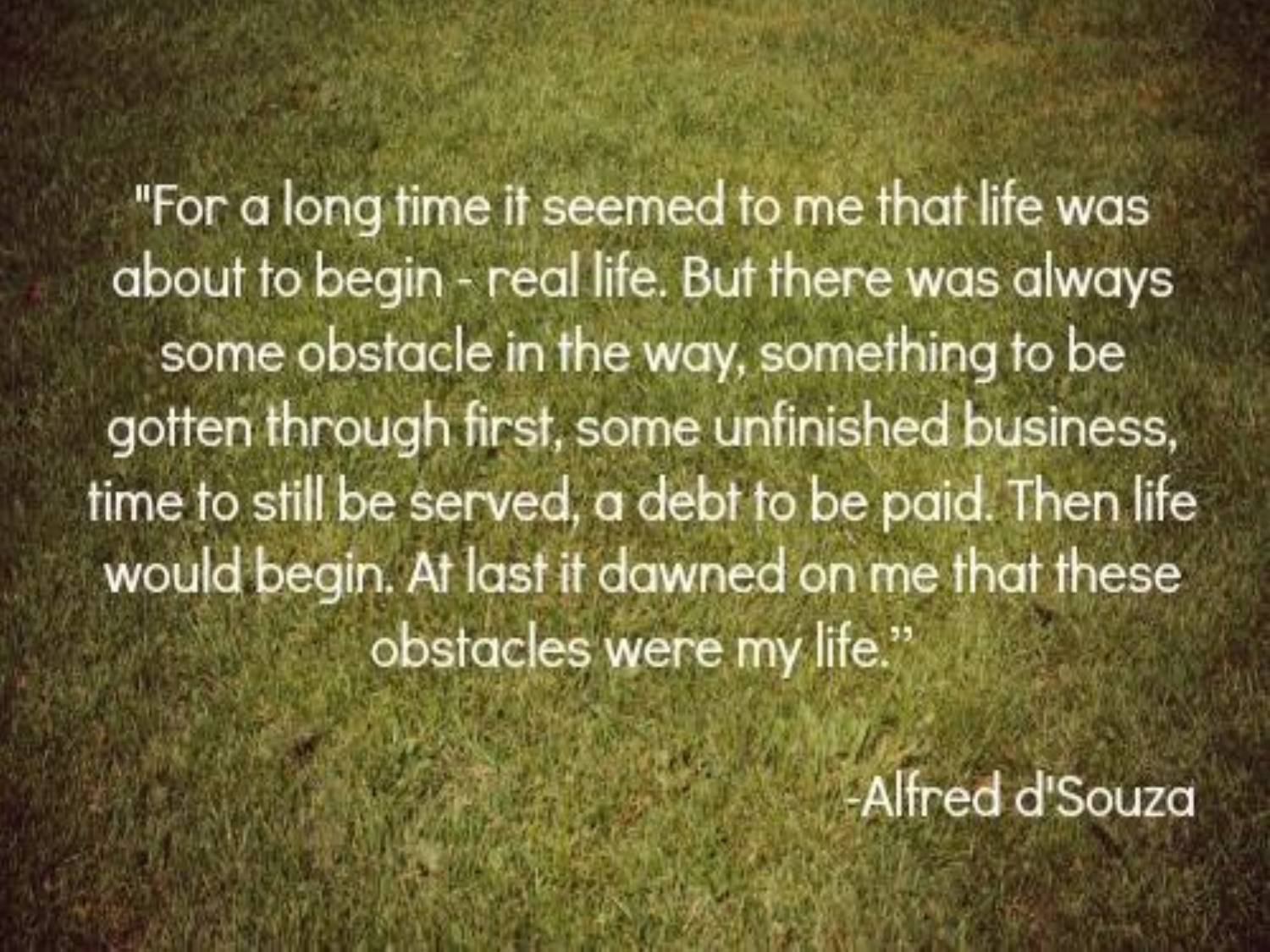## Meditation – Mindfulness at work

- Intel
- Goldman Sachs
- BBC
- Exxon Mobil
- Barclays Bank
- Apple
- Google
- London Transport
- Home Office (UK)
- McKinsey & Company
- Deutsche Bank
- Wales Public Service
- Procter & Gamble
- General Mills
- Abbott Laboratories
- Aetna International
- American Red Cross
- Ameriprise Financial
- AOL Time Warner Inc
- AstraZeneca Pharmaceuticals
- BASF Bioresearch
- Cargill Inc.
- Cleary , Gottlieb, Steen & Hamilton
- Comcast
- Douwe Egberts
- $P$  eBay
- P. Fortis Bank
- General Motors
- Green Mountain Coffee Roasters **7** Volvo (GMCR)
- Hale and Dorr
- **2 Hughes Aircraft**
- $R$  IBM.
- R Keane Canada Inc.
- **P.** Lucent International
- **P.** Medtronic
- Nortel Networks
- **Pacific Investment Management**
- Co
- Prentice-Hall
- **P** Promega Corporation
- Purtian Bennett
- **P** Raytheon
- **P** Reebok
- **P.** Starbucks.
- **P.** Sumitomo
- Texas Instruments
- **2 Toronto City Hall**
- **P** Toyota
- **7 Unilever**
- United HealthCare
- - Xerox
- **2 Yahoo!**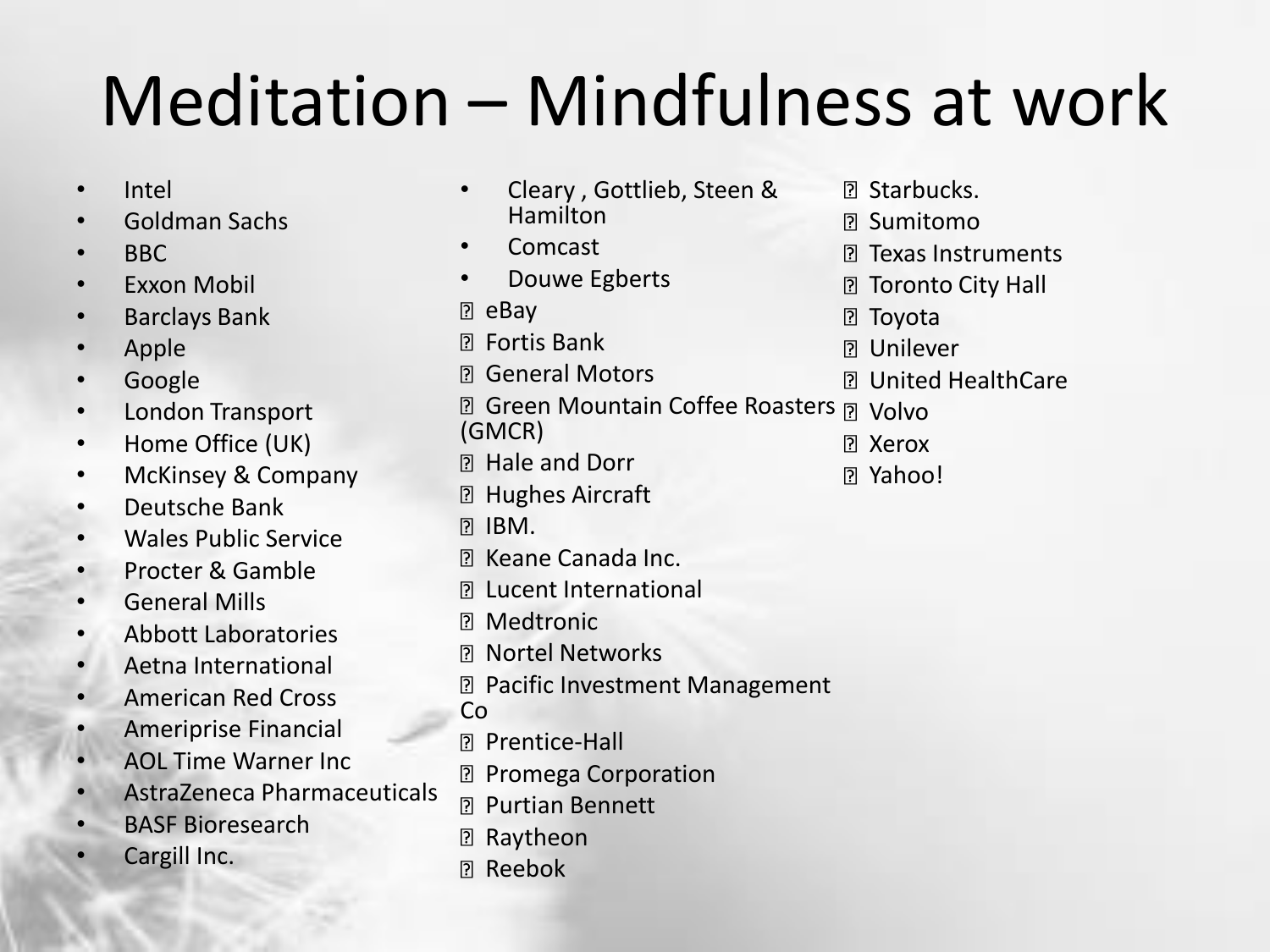### reservation or Gortical Thickhess





These graphs show age and cortical thickness of each individual. These figures show brain areas (the insula and the prefrontal cortex (PFC)) that are thicker in practitioners of Insight Meditation than control subjects who do not meditate.

**Meditators**